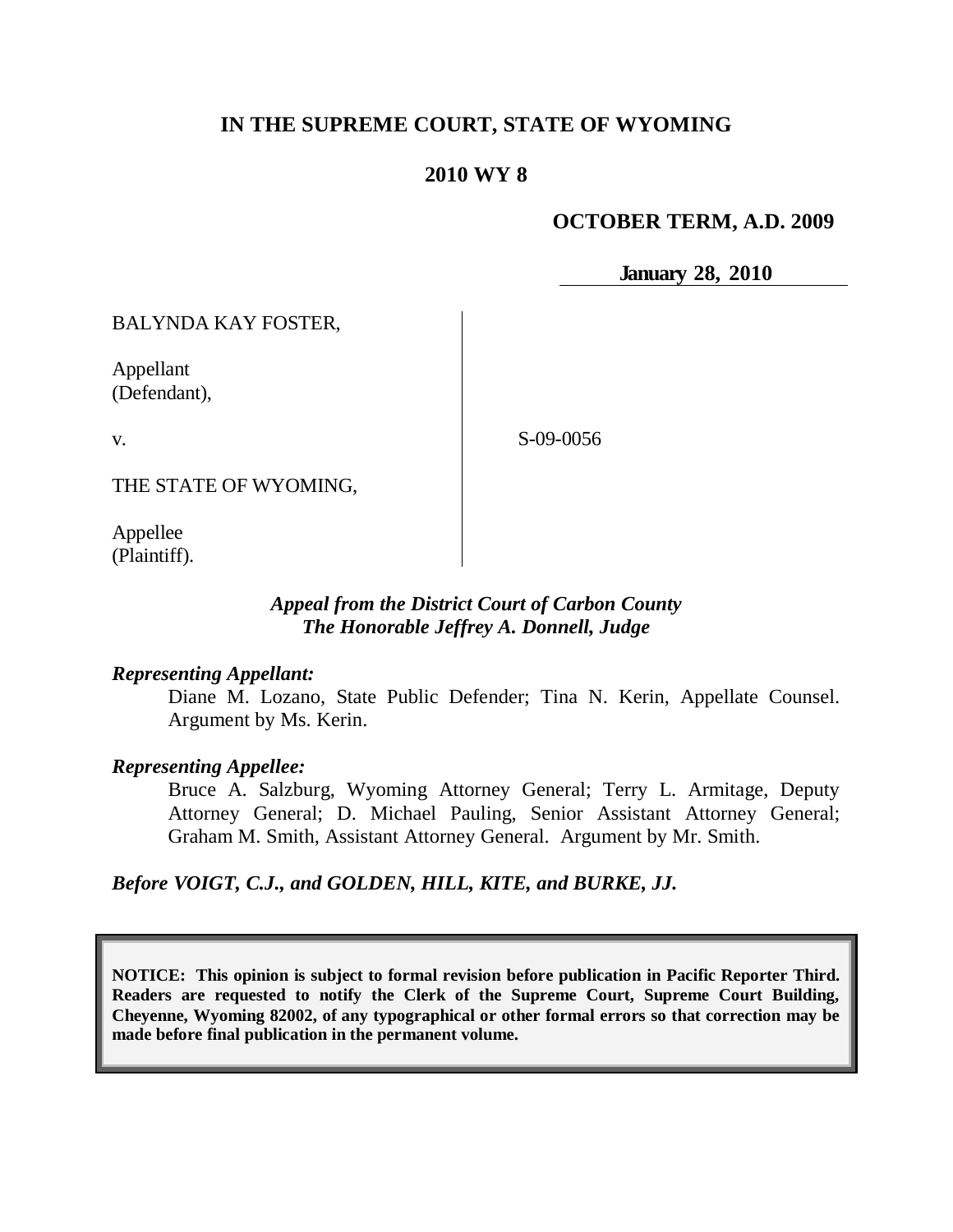### **VOIGT, Chief Justice.**

1

[¶1] Following a jury trial, Balynda Kay Foster (the appellant) was convicted of numerous drug-related crimes. The appellant appeals the convictions, alleging that the district court abused its discretion by admitting two letters into evidence and alleging that cumulative error occurred. Finding no abuse of discretion in admitting the letters into evidence and finding that no cumulative error occurred, we will affirm.

#### **ISSUES**

[¶2] 1. Did the district court abuse its discretion when it admitted into evidence letters purportedly written by the appellant and the appellant's accomplice?

2. Did cumulative error occur warranting reversal of the appellant's convictions?

## **FACTS**

[¶3] The facts of this case are relatively simple and straightforward. On October 29, 2007, the appellant was charged with eleven counts of drug-related offenses, including possession of a controlled substance, possession with intent to deliver a controlled substance, and delivery of a controlled substance.<sup>1</sup> Following a jury trial, the appellant was convicted of eight of the eleven counts and she was subsequently sentenced.<sup>2</sup> The appellant filed a timely notice of appeal alleging that the district court abused its discretion when it admitted into evidence two letters purportedly written by the appellant and the appellant's accomplice (Mr. Walsh) and that cumulative error occurred during trial.

## **DISCUSSION**

# *Did the district court abuse its discretion when it admitted into evidence letters purportedly written by the appellant and appellant's accomplice?*

[¶4] Generally, decisions regarding the admissibility of evidence are entrusted to the sound discretion of the district court. We afford considerable deference to the district court"s decision and, as long as a legitimate basis exists for the district court's ruling, it will not be reversed on appeal. Under the abuse of discretion standard, our primary consideration is the reasonableness of the district court's decision. The burden of establishing an abuse of discretion rests with the appellant.

 $1$ <sup>1</sup> The controlled substances in question included methamphetamine, marijuana, and cocaine.

 $2^2$  The sentences for each count ranged from 180 days incarceration for the more minor offenses, up to 15 to 25 years incarceration for the more serious offenses.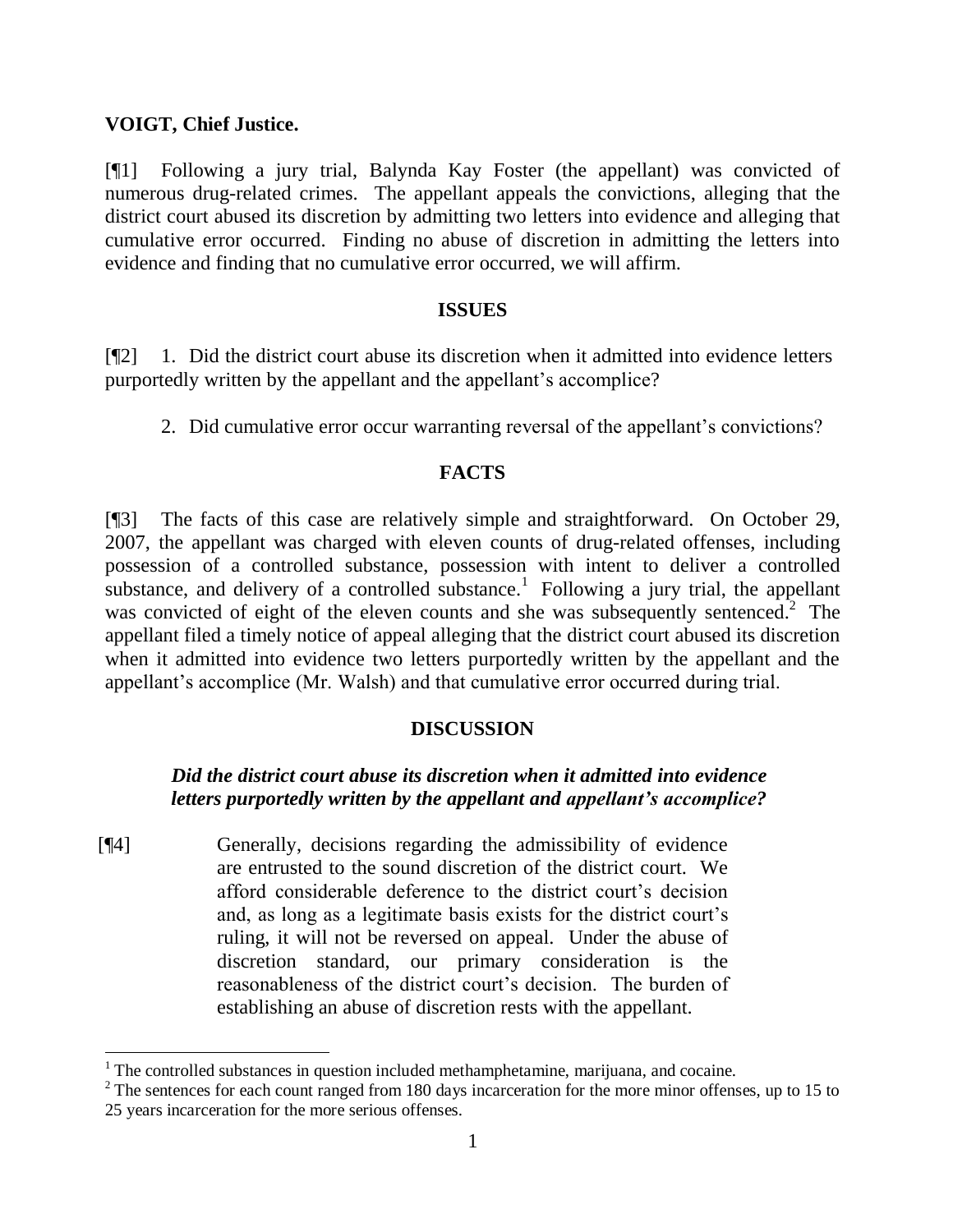If we find that the district court erred in admitting the evidence, we must then determine whether or not the error affected [the appellant"s] substantial rights, providing grounds for reversal, or whether the error was harmless. The error is harmful if there is a reasonable possibility that the verdict might have been more favorable to [the appellant] if the error had never occurred. To demonstrate harmful error, [the appellant] must prove prejudice under circumstances which manifest inherent unfairness and injustice, or conduct which offends the public sense of fair play.

*Proffit v. State*, 2008 WY 103, ¶ 12, 191 P.3d 974, 977-78 (Wyo. 2008) (quoting *Humphrey v. State*, 2008 WY 67, ¶¶ 44-45, 185 P.3d 1236, 1249 (Wyo. 2008)) (internal citations and quotation marks omitted).

[¶5] The appellant takes issue with the admission of two letters, one purportedly written by the appellant and the other purportedly written by Mr. Walsh. We will address the admission of each of the letters in turn. As to the admission of the letter purportedly written by the appellant, the appellant makes two arguments supporting her claim that the district court improperly admitted it into evidence. First, the appellant argues that there was insufficient foundation to show that Lieutenant Bisceglia had sufficient familiarity with the appellant's handwriting to make a lay identification of it. Second, the appellant argues that Lieutenant Bisceglia acquired her familiarity with the appellant"s handwriting for purposes of litigation, in violation of W.R.E. 901(b)(2).

[¶6] We begin our analysis with W.R.E. 901, which sets forth the basic requirements of authentication and identification of evidence. It reads in pertinent part:

> (a) *General provisions*. – The requirement of authentication or identification as a condition precedent to admissibility is satisfied by evidence sufficient to support a finding that the matter in question is what its proponent claims.

> (b) *Illustrations*. – By way of illustration only, and not by way of limitation, the following are examples of authentication or identification conforming with the requirements of this rule:

> > (1) Testimony of Witnesses with Knowledge. – Testimony that a matter is what it is claimed to be;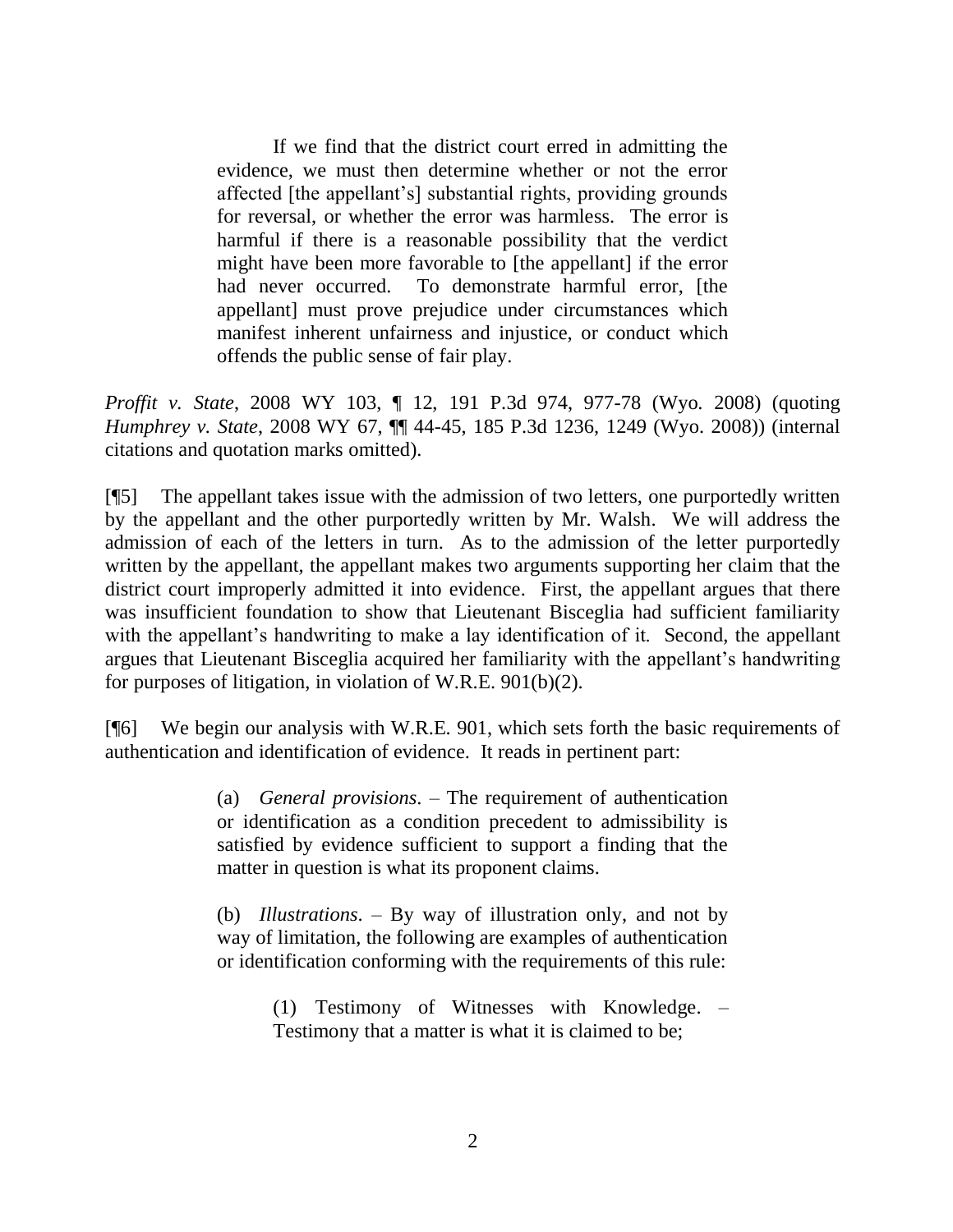(2) Nonexpert Opinion on Handwriting. – Nonexpert opinion as to the genuineness of handwriting, based upon familiarity not acquired for purposes of the litigation;

[¶7] This Court has rarely addressed the level of familiarity required for a lay witness to testify to the genuineness of a person's handwriting, as described in W.R.E.  $901(b)(2)$ . *See Epperson v. State*, 600 P.2d 1051, 1053 (Wyo. 1979) (finding, without much analysis, that a wife was sufficiently familiar with her husband"s handwriting to be able to authenticate its genuineness). Fortunately, W.R.E. 901 is identical to its federal counterpart, F.R.E. 901. "When this Court construes court rules that are virtually identical to their federal counterparts, relevant federal authority is persuasive." *Walters v. State*, 2008 WY 159, ¶ 13, 197 P.3d 1273, 1277 (Wyo. 2008).

. . . .

[¶8] Federal courts have construed F.R.E. 901(b)(2) liberally to admit into evidence a wide spectrum of handwritten evidence authenticated by lay witness testimony as to familiarity with the handwriting. *See United States v. Apperson*, 441 F.3d 1162, 1200-01 (10th Cir. 2006) (finding sufficient basis for witness to testify to the authentication of handwriting on a letter by testifying that "based upon his long-standing association with [the appellant], he was familiar with his handwriting"); *United States v. Tipton*, 964 F.2d 650, 654-55 (7th Cir. 1992) (witness could authenticate documents purportedly written by appellant because witness "was familiar with [appellant]"s handwriting and signature as a result of observing . . . documents [appellant] prepared"); *United States v. Barker*, 735 F.2d 1280, 1283 (11th Cir. 1984) (Witnesses who were co-workers of the appellant could authenticate writing on checks as that of appellant"s because they "testified they were familiar with the [appellant]'s handwriting and stated in their opinions it matched or was similar to the handwriting on the checks."). Authenticating handwriting through familiarity by a lay witness "requires nothing more than familiarity of some sort on the part of the witness with the handwriting of the person who, according to the witness, either did or did not pen the signature or writing in issue." 5 Christopher B. Mueller & Laird C. Kirkpatrick, *Federal Evidence* § 9:4, at 345 (3d ed. 2007). Moreover, familiarity with handwriting need not come from personally witnessing the person sign a document. "Other categories of experience can, however, demonstrate familiarity, such as seeing signatures on writings purporting to be those of the alleged author when the circumstances would indicate that they were genuine." *United States v. Scott*, 270 F.3d 30, 50 (1st Cir. 2001). The Advisory Committee Notes to F.R.E. 901(b)(2) provide examples of how a witness may become familiar with handwriting in order to testify to its authenticity:

> Example (2). Example (2) states conventional doctrine as to lay identification of handwriting, which recognizes that a sufficient familiarity with the handwriting of another person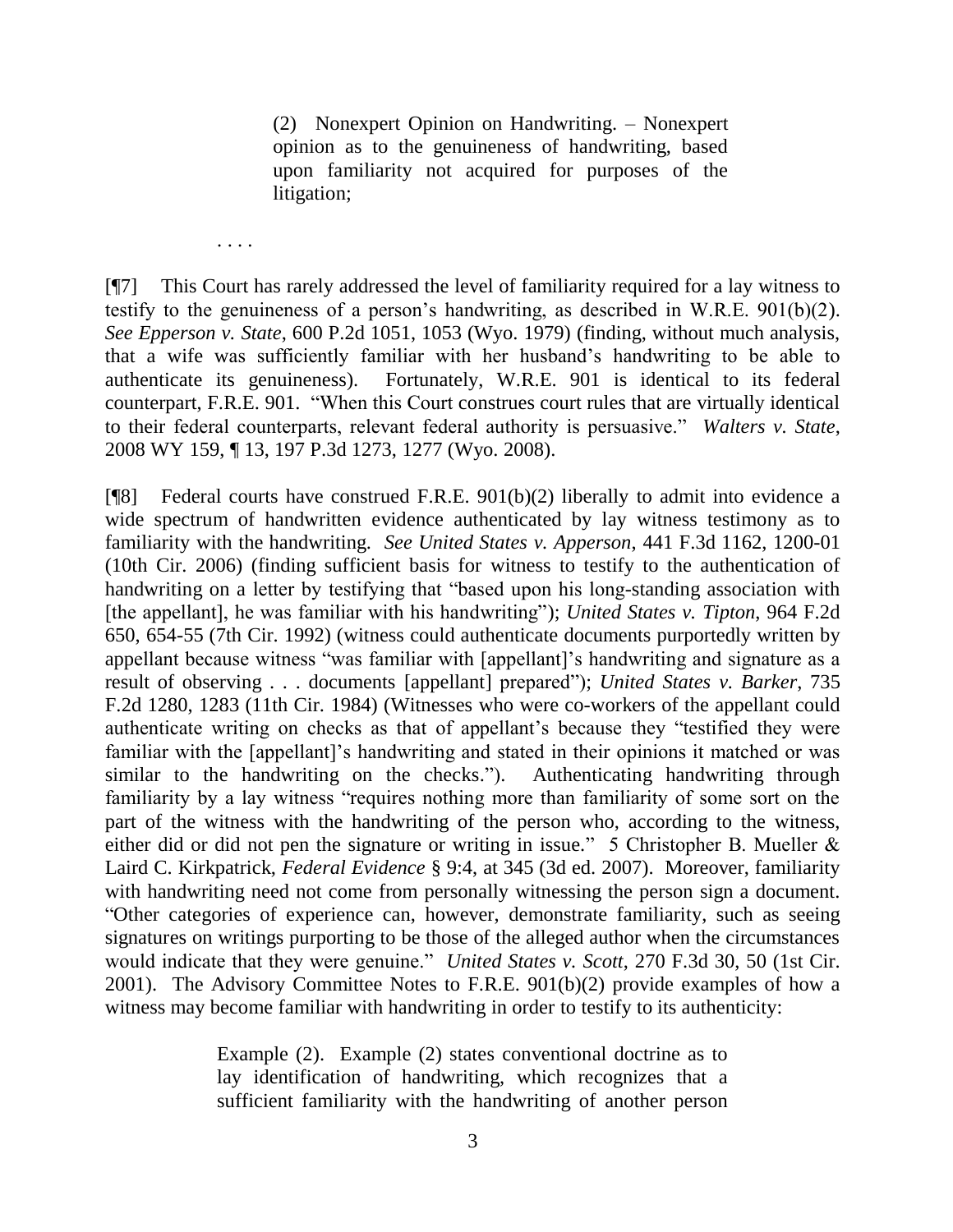may be acquired by seeing him write, by exchanging correspondence, or by other means, to afford a basis for identifying it on subsequent occasions. McCormick § 189. See also California Evidence Code § 1416. . . .

[¶9] In this case, Lieutenant Bisceglia testified that the reason she was able to identify the handwriting on the first letter as that of the appellant was because she, "as lieutenant of the jail, receive[s] the requests and grievances from the inmates. And [the appellant] has a particular type of writing that is easy to identify." Lieutenant Bisceglia acquired her familiarity with the appellant's handwriting by reading it repeatedly, which the Advisory Committee Notes to F.R.E. 901(b)(2) recognize as creating adequate familiarity as foundation to testify. We find no reason to come to a different result under W.R.E. 901(b)(2). Accordingly, the State sufficiently authenticated the letter and the district court did not abuse its discretion when it admitted the letter into evidence.

[¶10] We now turn to appellant"s argument that the district court abused its discretion in admitting the letter purportedly written by the appellant because, according to the appellant, Lieutenant Bisceglia acquired her familiarity with the appellant's handwriting for purposes of litigation. Specifically, the appellant argues that, as an employee of the State, Lieutenant Bisceglia is an agent of the State, and because the State is a party to the prosecution of the appellant, that without a showing by the State to the contrary, this Court must assume that Lieutenant Bisceglia"s familiarity with the handwriting on the letter must have come from preparing for litigation.

[¶11] We again rely on federal authority for guidance. Federal case law does not support the appellant"s broad assertion that simply being a State agent and acting as a lay witness to authenticate handwriting automatically amounts to becoming familiar with the handwriting for purposes of litigation as contemplated by F.R.E. 901(b)(2). In *United States v. Scott*, 270 F.3d 30 (1st Cir. 2001), after analyzing the rationale behind F.R.E. 901(b)(2), the court found that an IRS agent did not become familiar with the defendant's handwriting for purposes of litigation. The IRS agent in *Scott* became familiar with Scott's handwriting over the course of several years as an agent investigating Scott for various criminal tax offenses. *Id.* at 50. The IRS agent"s familiarity came from, among other things, viewing several letters, past court pleadings, signature cards used to open bank accounts, checks and tax returns, all written by Scott, as well as witnessing Scott sign a document in his presence. *Id.* at 48. Scott argued that the IRS agent's testimony that certain documents contained Scott"s handwriting was inadmissible under F.R.E.  $901(b)(2)$  because the agent became familiar with Scott's handwriting through his criminal investigation of Scott. The First Circuit rejected this argument stating that the IRS agent

> became familiar with Scott's handwriting over the course of several years, and he did so not for the purpose of testifying,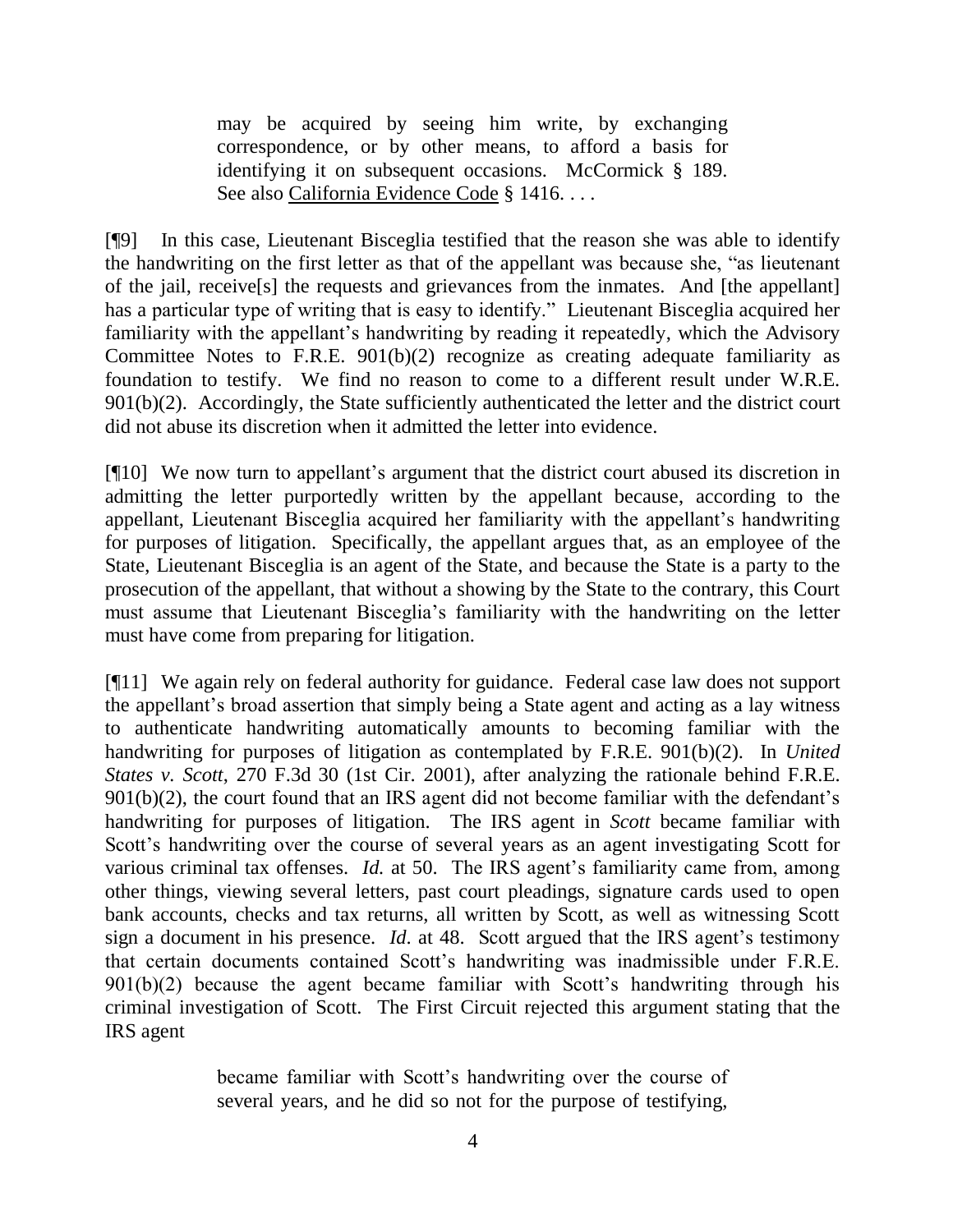but instead for the purpose of solving a crime. Scott was perfectly entitled to argue to the jury that [the IRS agent"s] interest in securing a conviction colored [the IRS agent's] perception of Scott"s handwriting. That possibility, however, did not require the district court to exclude the evidence under Rule 901(b)(2).

*Id.* at 50 (internal citations omitted).

[¶12] Lieutenant Bisceglia testified as to how she became familiar with the letters, and specifically how she was able to identify the handwriting on the first letter as the appellant"s. When asked how she was familiar with the two letters in question, Lieutenant Bisceglia stated

> They came across my desk because they were found by deputies in the jail. I am not sure exactly where these two were found, because it was kind of an ongoing problem. They would hide letters in different places, and the deputies would find them, and they would come up to my desk.

As noted above, Lieutenant Bisceglia then testified that the reason she was able to identify the handwriting on the first letter as the appellant"s was because she, "as lieutenant of the jail, receive[s] the requests and grievances from the inmates. And [the appellant] has a particular type of writing that is easy to identify." We find that F.R.E. 901(b)(2) would not bar Lieutenant Bisceglia from authenticating the letter, and we find no reason to conclude otherwise under W.R.E. 901(b)(2). The Lieutenant did not obtain her familiarity with the appellant's handwriting for the purpose of litigation.

[¶13] As to the letter purportedly written by Mr. Walsh, the appellant argues that the district court improperly admitted it into evidence because the State failed to offer sufficient proof that the letter was in Mr. Walsh"s handwriting and also failed to show that Lieutenant Bisceglia was sufficiently familiar with Mr. Walsh"s handwriting to authenticate the letter. However, it appears from the record that the authentication of this letter came not under W.R.E. 901(b)(2), but instead under W.R.E. 901(b)(1), through proof that it was what it was purported to be. The following colloquy occurred between the prosecutor and Lieutenant Bisceglia relating to the authentication of the letter purportedly written by Mr. Walsh:

> Q. [By Prosecutor] And [Exhibit] Number 2. Are you familiar with State's 2?

A. [By Lieutenant Bisceglia] Yes. From [Mr. Walsh].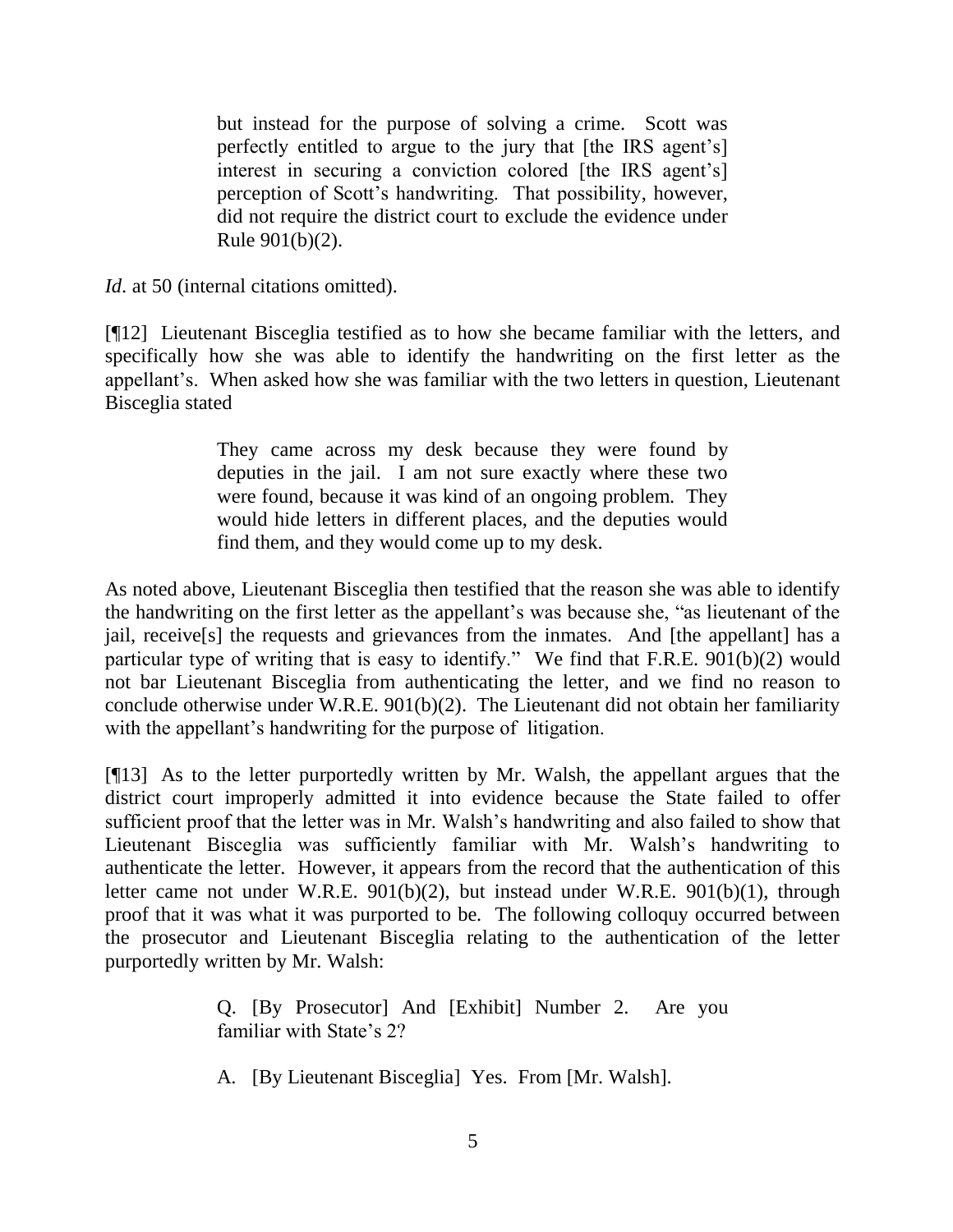Q. And how do you know that?

A. I remember this one because we actually had the camera, because he hid it in the gym behind the mats we have in the gym. And we found it when we actually went back and looked on the videos to see where it came from.

The appellant argues that no testimony was offered to show that Mr. Walsh authored the letter, and she questions whether someone else could have in fact written the letter, even though she does not point to any specific person. However, the testimony provided by Lieutenant Bisceglia makes clear that her knowledge and familiarity with the letter came not from her familiarity with Mr. Walsh"s handwriting, but instead from watching him on a video camera place the letter where it was found. This testimony is sufficient to lay a foundation for its admission under W.R.E. 901(b)(1), as a witness with knowledge. The appellant's arguments as to whether or not Mr. Walsh actually wrote the letter goes not to foundation for admission, but rather to the weight of the evidence. 5 Christopher B. Mueller & Laird C. Kirkpatrick, *Federal Evidence* § 9:2, at 333-34 (3d ed. 2007) ("The fact that a matter satisfies the authentication requirement and is received in evidence does not mean that the trier of fact is bound either to conclude that the matter is in fact authentic or that it has the significance in the case the proponent suggests.  $\ldots$  [T]he jury remains free to reject the matter in question on the ground that it is not authentic, or to accept it as authentic while according it little or no weight in the case."). In the context of the instant case, there is no likelihood, or even a suggestion, of the involvement of someone else who may have written the letter. Accordingly, the district court did not abuse its discretion in admitting it into evidence.

# *Did cumulative error occur warranting reversal of the appellant's convictions?*

[¶14] The appellant points to numerous instances during the trial in which she claims error occurred, and asserts that when considered together, those instances of error constitute cumulative reversible error. Some of the instances to which the appellant points as error were contemporaneously objected to at trial, and others were not. Consequently, the alleged errors followed by objections are reviewed for an abuse of discretion, while those instances to which no objection was made must be reviewed for plain error. *Proffit*, 2008 WY 103, ¶ 12, 191 P.3d at 977-78. With respect to an abuse of discretion standard of review, we have noted that "[a] trial court"s decision . . . is entitled to considerable deference, and will not be reversed on appeal unless the appellant demonstrates a clear abuse of discretion. '[A]s long as there exists a legitimate basis for the trial court's ruling, that ruling will not be disturbed on appeal."" *Wimbley v. State*, 2009 WY 72, ¶ 10, 208 P.3d 608, 611 (Wyo. 2009) (quoting *Leyva v. State*, 2007 WY 136, ¶ 17, 165 P.3d 446, 452 (Wyo. 2007)) (internal citation omitted). Moreover, under the abuse of discretion standard, "[e]rror is prejudicial if there is a reasonable possibility that the verdict might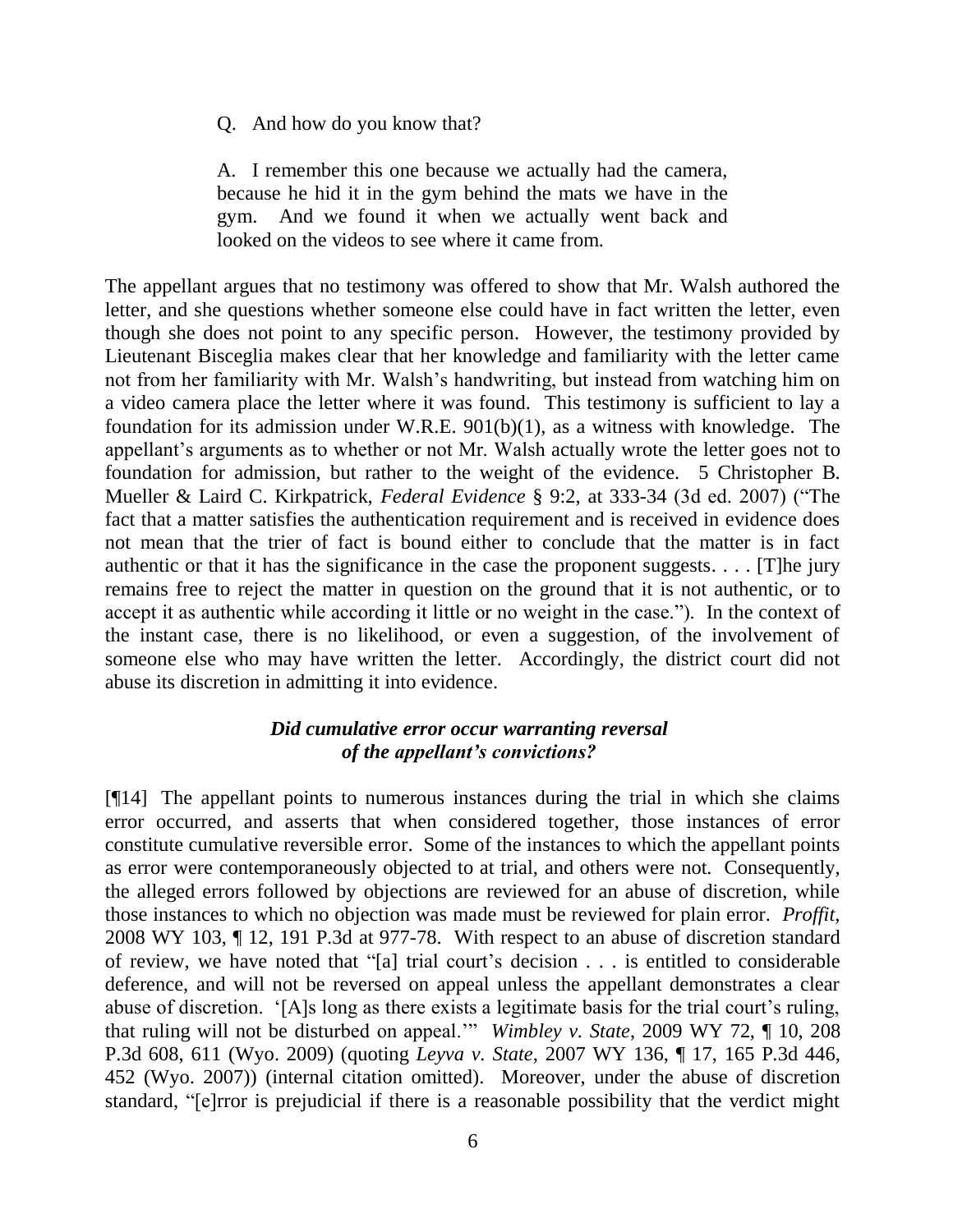have been more favorable to the defendant if the error had not been made." *Reay v. State*, 2008 WY 13, ¶ 8, 176 P.3d 647, 650 (Wyo. 2008).

[¶15] Alternatively, "[t]o prove plain error, [the appellant] must demonstrate: (1) that the record clearly reflects the alleged error, (2) that a clear and unequivocal rule of law was violated, and (3) that the violation adversely affected a substantial right of [the appellant]"s to his material prejudice." *Bloomer v. State*, 2009 WY 77, ¶ 18, 209 P.3d 574, 592 (Wyo. 2009). "In cases applying the plain error standard, we have written that error is prejudicial when "a reasonable probability exists, absent the error, that the appellant may have enjoyed a more favorable verdict."" *Britton v. State*, 2009 WY 91, ¶ 15 n.3, 211 P.3d 514, 517 n.3 (Wyo. 2009) (quoting *Guy v. State*, 2008 WY 56, ¶ 9, 184 P.3d 687, 692 (Wyo. 2008)).

[¶16] Finally, because we are reviewing the alleged errors for cumulative error, we have stated:

> The purpose of evaluating for cumulative error is "to address whether the cumulative effect of two or more individually harmless errors has the potential to prejudice the defendant to the same extent as a single reversible error." *McClelland v. State*, 2007 WY 57, ¶ 27, 155 P.3d 1013, 1022 (Wyo. 2007). In conducting a cumulative error evaluation, we consider only matters that we have determined to be errors. *Id*. We will reverse a conviction only when "the accumulated effect [of the errors] constitutes prejudice and the conduct of the trial is other than fair and impartial." *Id*. (quoting *Alcala v. State*, 487 P.2d 448, 462 (Wyo. 1971)).

*Guy*, 2008 WY 56, ¶ 45, 184 P.3d at 701.

[¶17] The instances in which the appellant claims error occurred are: (1) the district court"s refusal to provide a limiting instruction following statements made by the prosecutor; (2) admission of irrelevant and prejudicial evidence; (3) improper questioning and argument by the prosecutor; and (4) improper vouching. We will address each of these in turn, determining first whether error occurred, and then whether cumulative error occurred.

## **Limiting or Curative Instruction**

[¶18] The appellant first argues that error occurred when the district court refused to provide a limiting instruction after it sustained defense counsel"s objection to statements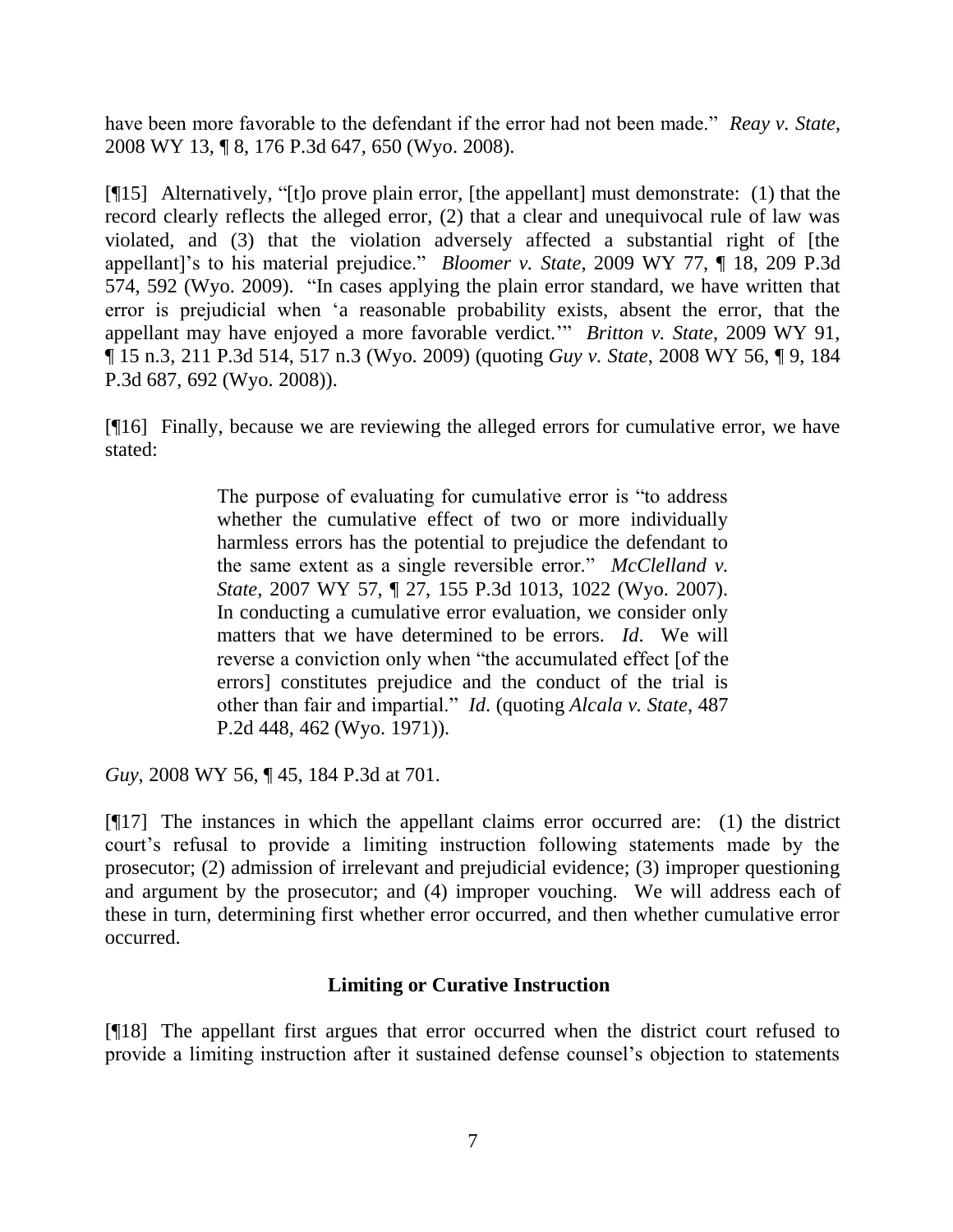made by the prosecutor during closing argument. The following excerpt is the focus of this particular claim of error, during which the prosecutor is referring to a witness"s testimony:

> [Prosecutor]: But because of that at a real young age, his life was changed. He will be a felon, and he testified as a felon. He fights now with alcohol and an [sic] methamphetamine addiction. But his testimony -- you observed his candor on the witness stand -- was painful; it was truthful; and it described the hell  $-$

> [Defense Counsel]: Objection, Your Honor. That's an exclusive province of the jury on the truthfulness or not truthfulness of the testimony.

THE COURT: The objection is sustained.

 $\ddot{\phantom{a}}$ 

[Prosecutor]: You heard his testimony, and you can evaluate that.

Prior to defense counsel"s closing argument, he requested "a limiting instruction on the truthful comment that was made  $-\frac{1}{2}$  and the district court responded: "The objection was sustained. There will be no more instructions." We find it unnecessary to determine whether the failure to provide a limiting or curative instruction was error because, even if it was, the appellant has failed to demonstrate any resulting prejudice. "A trial court is given wide latitude in instructing the jury and, as long as the instructions correctly state the law and the entire charge covers the relevant issue, reversible error will not be found." *Black v. State*, 2002 WY 72, ¶ 5, 46 P.3d 298, 300 (Wyo. 2002). The general jury instructions already contained an instruction to the jury that it was "to determine the credibility of all witnesses who testify before you, and from such evidence and testimony, to determine the issues of fact in this case." Moreover, a proper objection was made in which the defense counsel adequately explained the reasoning for the objection, which acted not only as a legal basis for the judge to sustain the objection, but also contemporaneously reminded the jury that it was "[the] exclusive province of the jury [to

 $3$  Defense counsel requested a limiting instruction, but we note that a curative instruction was more appropriate given the relief requested. A limiting instruction is generally used to instruct the jury to consider a piece of evidence only for a particular purpose. *See Williams v. State*, ¶ 8, 99 P.3d 432, 436 (Wyo. 2004) (stating that "[a limiting] instruction must inform the jury of the specific purpose for which they may consider the evidence"). Conversely, a curative instruction is used to cure potential harm caused by misconduct or errors of some kind during the trial. *See Warner v. State*, 2001 WY 67, ¶ 21, 28 P.3d 21, 28 (Wyo. 2001) ("Appropriate objections and subsequent curative instructions may cure an error at trial."). In any case, the fact that a limiting instruction was requested rather than a curative instruction, does not change our analysis, nor does it change the result, because error did not occur for failing to provide either.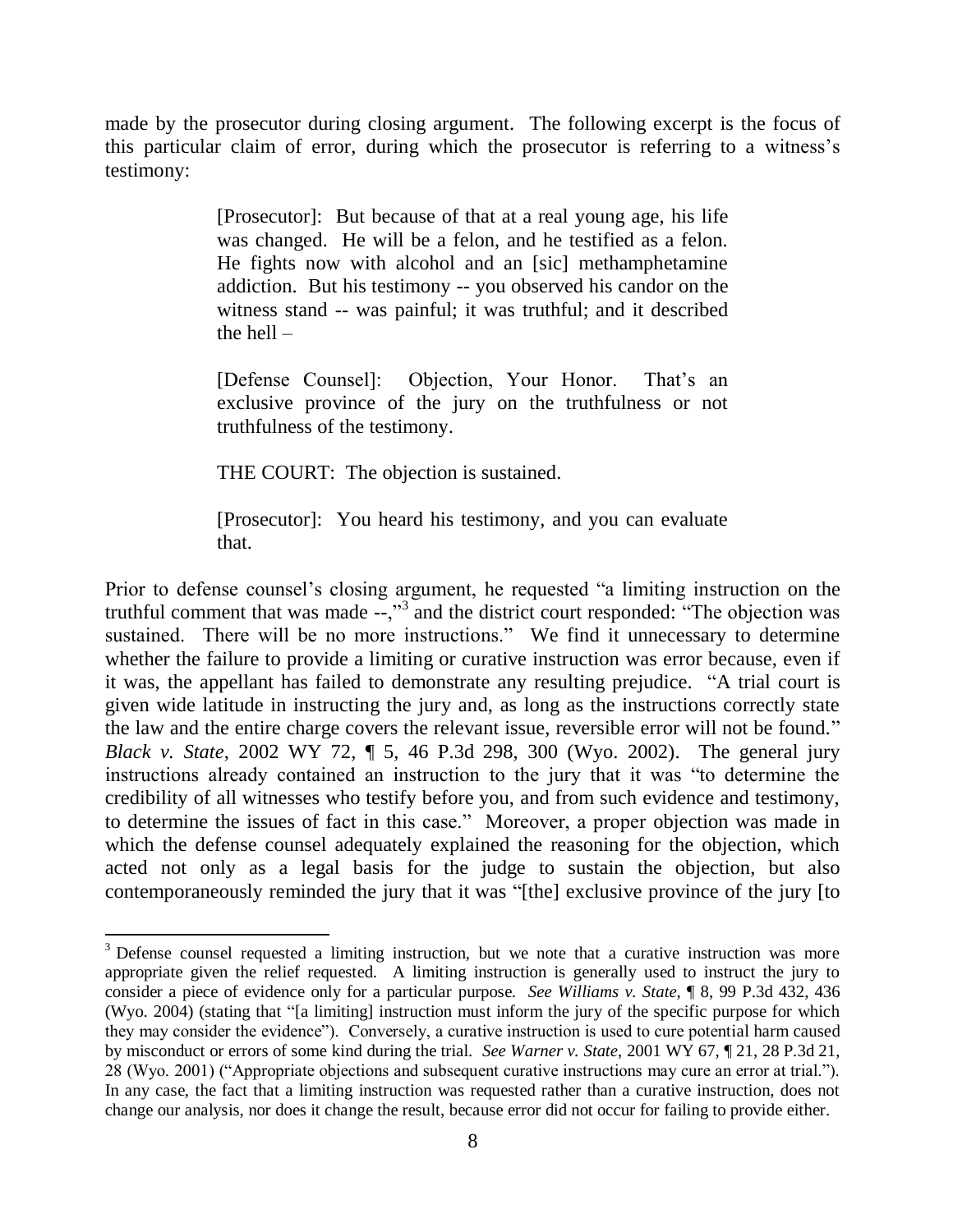determine] the truthfulness or not truthfulness of the testimony." Any further instruction in this regard was unnecessary. Accordingly, we find no error for not providing a limiting or curative instruction.

# **Irrelevant Evidence**

[¶19] The second error that the appellant points to is the district court"s admission into evidence of what the appellant claims to be "irrelevant [and] prejudicial evidence." Specific instances of alleged error are: (1) testimonial evidence of minor witness's drug use, drug testing, and past crimes; (2) testimony from a State's witness that she "came to know" the appellant in prison; and (3) testimony from Lieutenant Bisceglia that the appellant was an inmate in the jail.

[¶20] The appellant points to W.R.E. 401 and 402 as the clear and unequivocal rules of law that were violated by the admission of this testimony. W.R.E. 401 provides that ""[r]elevant evidence" means evidence having any tendency to make the existence of any fact that is of consequence to the determination of the action more probable or less probable than it would be without the evidence." W.R.E. 402 provides in pertinent part that "[a]ll relevant evidence is admissible . . . ." The appellant claims that the admission of the above-mentioned testimony (*see supra* ¶ 19) violated these rules because it is not "relevant to any element of any crime charged against [the appellant]." Generally speaking, "[t]he test of relevancy is one of reasonableness and common sense, liberally applied to favor admissibility rather than the exclusion of evidence." *Callen v. State*, 2008 WY 107, 117, 192 P.3d 137, 144 (Wyo. 2008). Contrary to the appellant's argument, we have upheld the admission of evidence as relevant even in situations when it does not directly "prove or disprove an element of any crime charged." *Trusky v. State*, 7 P.3d 5, 12 (Wyo. 2000) (upholding the admission of evidence unrelated to an element of a crime charged because it was relevant to the veracity of the witness's testimony). With these general principles in mind, we will address each of the alleged admissions of irrelevant evidence.

## **1. Testimonial evidence of minor witness's drug use, drug testing, and past crimes**

[¶21] As to the testimony from the minor witness relating to the minor"s past methamphetamine use, the appellant points to several instances during the State"s questioning of this witness where error allegedly occurred. The first occurred during direct examination of the minor witness by the prosecutor.

> Q. [By Prosecutor] Between . . . January of 2007 until the time that you were arrested, describe your addiction to methamphetamine.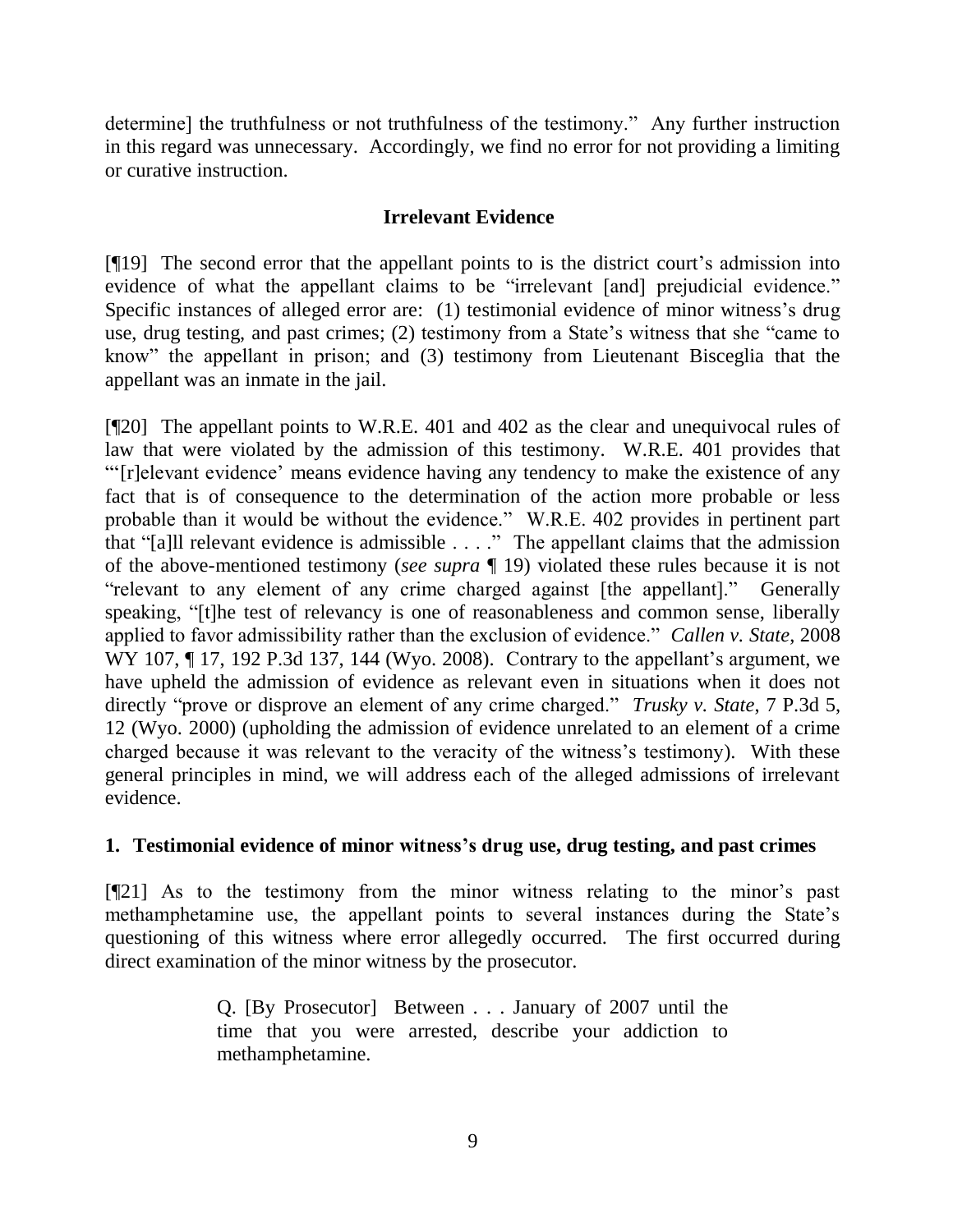A. [By Witness] It was horrible. It got completely out of hand. I did stuff that I never thought I could do in my life. It ruined my relationship with my family; most of all, my little sister, which we are really close now. But that is what gives me the strength to stay sober every day is my sister and my family.

The appellant did not object to this testimony, so we review its admission for plain error. As evidenced by the passage above, the record is clear as to the challenged testimony. The appellant claims that this testimony was improper because it was irrelevant, but we have allowed a witness's credibility to be bolstered on direct examination to soften the blow of cross-examination. *Strickland v. State*, 2004 WY 91, ¶ 22, 94 P.3d 1034, 1046 (Wyo. 2004). That is what happened here. The appellant even acknowledges in her brief that, given that the State had charged the appellant with "the serious crime of delivering a controlled substance to a minor; . . . the credibility of [the minor witness] was crucial to the State"s case." Nonetheless, the appellant argues that the effect of this allegedly improper questioning was exacerbated by the prosecutor mentioning the negative implications of methamphetamine use in his closing argument. In reference to the minor witness's testimony, the prosecutor stated:

> And you have the ability to see why a person would come in here and try to stop it. Try to stop what? Try to stop methamphetamine, a situation that [the minor witness] indicated is hell on earth. Lost dreams, shattered lives, hopelessness, loss of conscience. You lose your conscience. You steal things in order to satisfy your methamphetamine habit.

> And the road to hell is paved with good intentions. And certainly methamphetamine leads you to that same hell, also, most probably, to prison, which you have seen so many people testify that have felony records here.

The appellant argues that these statements amount to a "community outrage" argument, which this Court has stated is reversible prosecutorial misconduct. *Strange v. State*, 2008 WY 132, ¶¶ 6-12, 195 P.3d 1041, 1043-48 (Wyo. 2008). However, the concerns we expressed in *Strange* in overturning the appellant's conviction in that case do not exist here. Specifically, in *Strange*, we were concerned with presentation of testimony, evidence and argument which "appeal to the jury"s sense of duty to help local law enforcement by convicting [the appellant]." *Id*. at ¶ 6, at 1044 (quoting *Gayler v. State*, 957 P.2d 855, 861 (Wyo. 1998)). In that case, we cited nine instances where the prosecutor elicited testimony or commented personally about the prevalent methamphetamine problem in the county where the appellant was tried, as well as the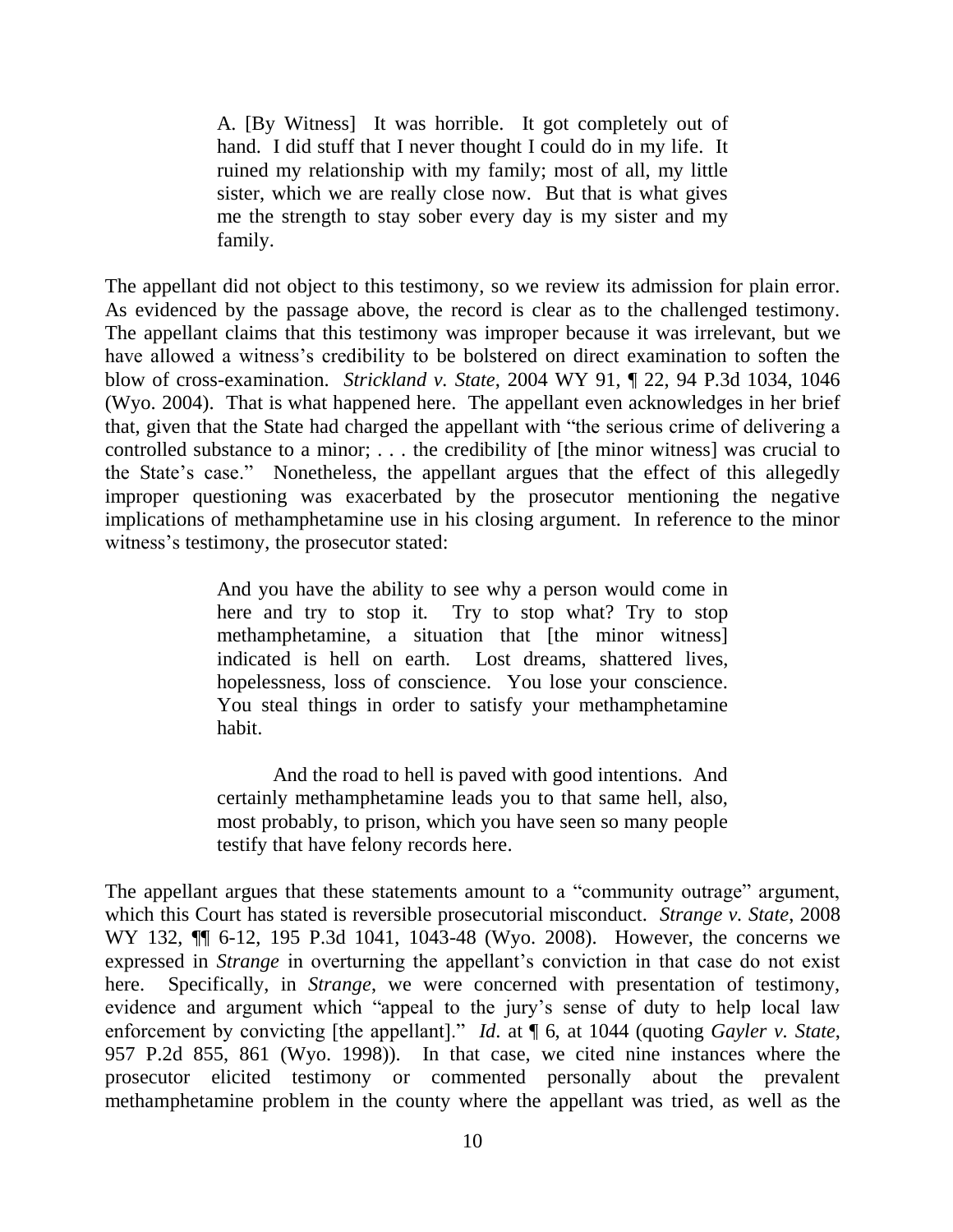negative effects that the drug has on the person taking the drug and the community as a whole. *Id.* at  $\llbracket 8$ , at 1044-47. We noted that "most, if not all, of the information presented is simply irrelevant to any of the issues being tried." *Id*. at ¶ 9, at 1047. Conversely, the minor witness's testimony and the prosecutor's statements in this case were relevant to the credibility of the witness. Rather than being an attempt to "appeal to the jury"s sense of duty to help local law enforcement by convicting [the appellant]," the prosecutor's statements in this case were more of an inartful description of the facts that should make the witness credible. *Id*. at ¶ 6, at 1044. Thus, we do not find that the testimony or the prosecutor"s comments violated any clear rule of law. Consequently, the appellant has failed to show plain error in relation to these statements.

[¶22] The appellant also claims error occurred when the prosecutor elicited testimony on redirect examination of the minor witness regarding the minor witness passing drug tests as part of his probation. The appellant objected to this testimony as being irrelevant because it did not relate to an element of the crimes charged. The objection was overruled. Because the appellant made a timely contemporaneous objection, we review the admission of the testimony for an abuse of discretion. *Proffit*, 2008 WY 103, ¶ 12, 191 P.3d at 977. Considering the testimony by itself, it is likely irrelevant, but doing so ignores the context and circumstances surrounding the question. The appellant"s argument of relevancy ignores the fact that the testimony was being used to rehabilitate the credibility of the minor witness.<sup>4</sup> On cross-examination, defense counsel questioned the minor witness about his probation and whether it had been violated and revoked as a result of a pending driving while under the influence charge. This was a clear attempt to discredit the minor witness"s credibility. In an attempt to rehabilitate the credibility of the minor witness, the following exchange occurred during redirect examination:

> Q. [By Prosecutor] On probation -- while you are on probation, you are tested for controlled substances; is that correct?

> A. [By Minor Witness] Correct. I get tested every two weeks and whenever they show up to my house and give me a mouth swab.

. . . .

 $\ddot{\phantom{a}}$ 

Q. And how have those come out?

A. Negative.

 $4$  As we noted above, testimony can be relevant even when it does not help prove or disprove an element of a crime charged. *See supra* ¶ 20.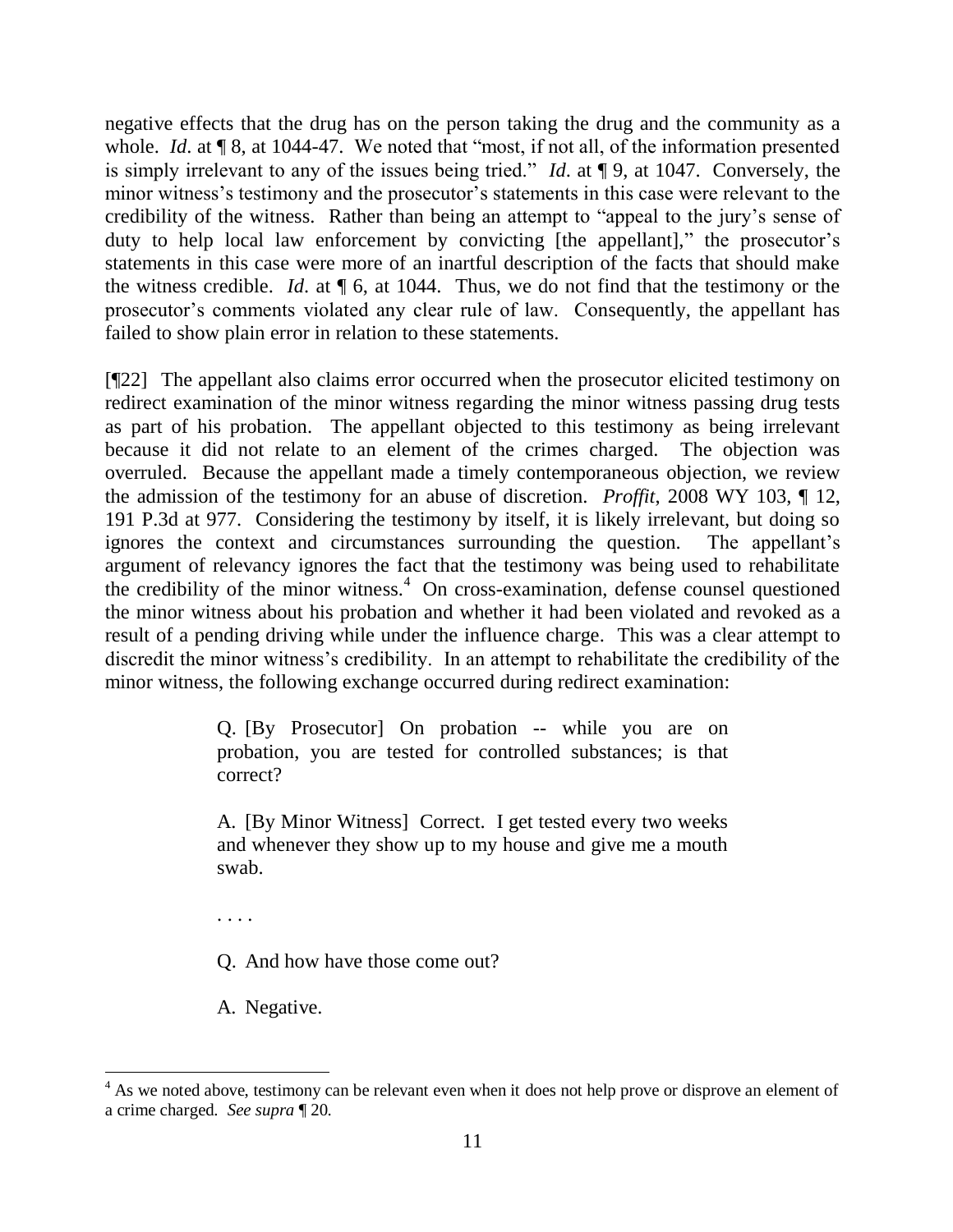In context, it is clear that the State was using this testimony to rehabilitate the minor witness"s credibility as it related to his behavior while he had been on probation. The defense counsel "opened the door" to such testimony by trying to discredit the minor witness's credibility through questioning relating to probation violations. *See Lawrence v. State*, 2007 WY 183, ¶ 14, 171 P.3d 517, 521 (Wyo. 2007) (""[A] defendant may open the door to otherwise inadmissible testimony when he inquires about a particular subject, including evidence of prior criminal misconduct.") (quoting *Gayler*, 957 P.2d at 858). Accordingly, the district court did not abuse its discretion in admitting this testimony.

[¶23] The final alleged error also occurred during the minor witness"s redirect examination, when he testified that he committed burglaries while he was using methamphetamine. The appellant did not object to this testimony, so we review it for plain error. *Proffit*, 2008 WY 103, ¶ 12, 191 P.3d at 978. The appellant argues that this testimony was improper because it is irrelevant and also because it is improper to question a witness about prior offenses. The appellant relies on *Ramirez v. State*, 994 P.2d 970 (Wyo. 2000) and *Taylor v. State*, 2001 WY 13, 17 P.3d 715 (Wyo. 2001), arguing that those cases prohibit the admission of any details relating to a witness"s prior convictions. However, reliance on these cases is misplaced because they do not stand for that proposition in this context. *Ramirez* dealt with the right of a testifying defendant to explain his prior offenses by testifying to the details thereof. *Ramirez*, 994 P.2d at 970. We found no abuse of discretion by the district court in sustaining an objection, when the defendant began testifying to the details of his previous offenses. *Id*. at 974. In *Taylor*, we held that error occurred when a prosecutor sought testimony from a defendant regarding details of his prior offenses, beyond the details allowed under W.R.E. 609. 5 *Taylor*, 2001 WY 13, 122, 17 P.3d at 723. The appellant has failed to explain how these cases apply in the current situation except to argue that we did not draw a distinction in *Ramirez* and *Taylor* between a testifying defendant and witness. In both *Ramirez* and *Taylor*, the question was what facts about a crime are admissible where that crime is being presented to impeach a witness. Here, the situation appears to have been the State attempting to make the appellant"s conduct look worse by showing that methamphetamine made a witness commit burglaries. Thus, the appellant has not demonstrated what clear rule of law was violated, and has failed to prove plain error.

## **2. Testimony from a State's witness that she "came to know" the appellant in prison**

[¶24] The appellant argues that error occurred when a State"s witness testified that she "came to know" the appellant "in prison." Specifically, the appellant claims that this testimony was irrelevant and improper uncharged misconduct evidence. There was no contemporaneous objection to this testimony; however, the appellant claims that defense

1

 $5$  We have stated that "Wyoming's rule is that a testifying defendant is required to give answers only as to whether he had been previously convicted of a felony, as to what the felony was, and as to when the conviction was had." *Ramirez*, 994 P.2d at 973.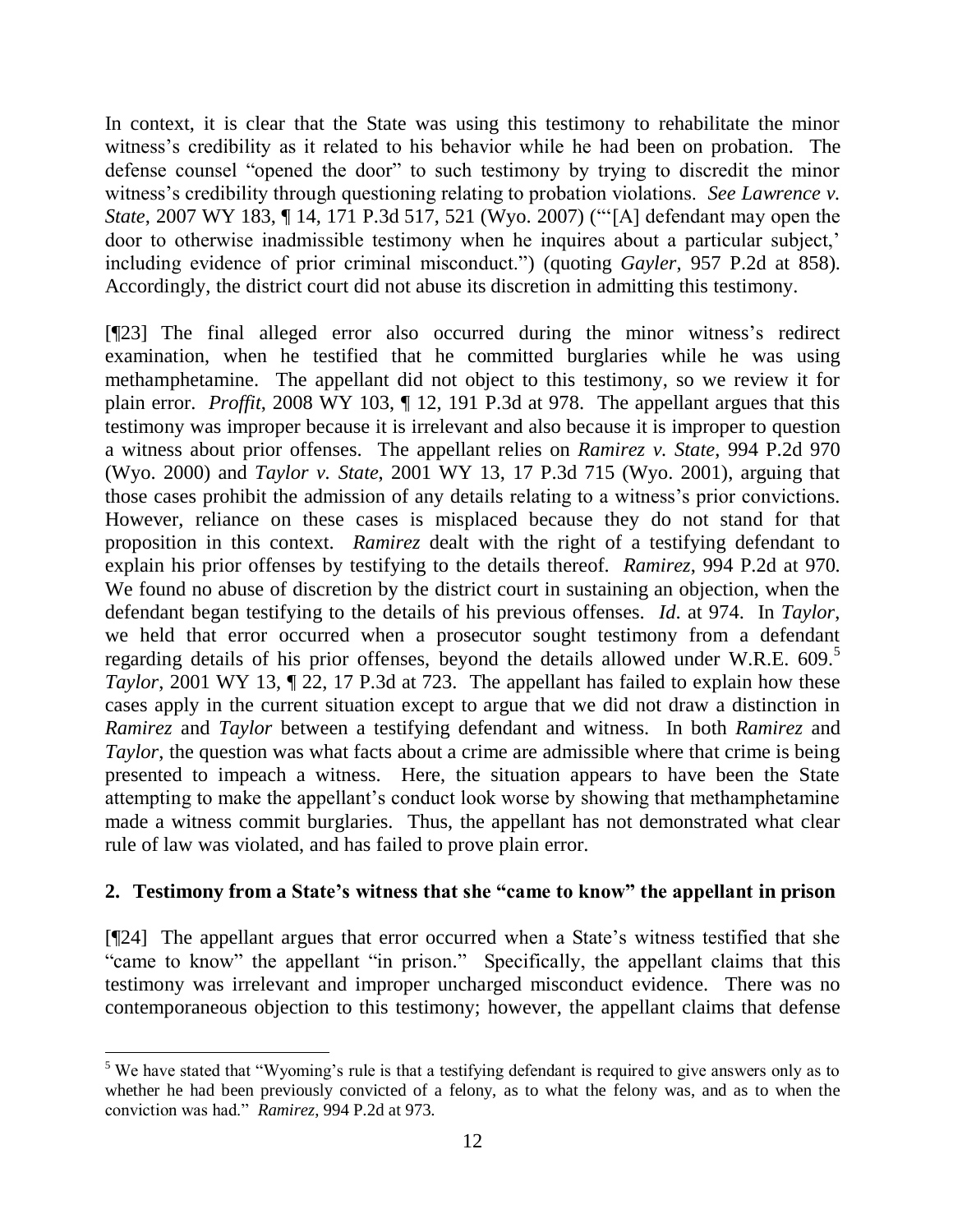counsel requested notice of the State"s intent to use W.R.E. 404(b) evidence, which rule the appellant argues encompasses this testimony, and that the State failed to notify the appellant that it intended to disclose that the appellant was "in prison." We acknowledge previous cases where we have said that a pre-trial demand for notice of intent to use W.R.E. 404(b) evidence may act as a continued objection to such evidence at trial. *See Trevino v. State*, 2006 WY 113, ¶ 17, 142 P.3d 214, 219 (Wyo. 2006); *Howard v. State*, 2002 WY 40, ¶ 23, 42 P.3d 483, 491 (Wyo. 2002). Thus, the review of such evidence could arguably be for an abuse of discretion, not plain error. However, the appellant has failed to make any cogent argument showing that this particular evidence is in fact W.R.E. 404(b) evidence or make any argument supporting an abuse of discretion standard of review. Regardless, we find it unnecessary to determine the appropriate standard of review because the result remains the same under either standard of review. A review of the record indicates the following exchange on direct examination between the prosecutor and the witness:

> Q. [By Prosecutor] Did you ever have contact with an individual by the name of Balynda Foster [the appellant]?

A. [By Witness] Yes, sir, I did.

Q. And tell us about how you came to know that person.

A. I met her in prison.

Q. And is Ms. Foster in the courtroom here today?

A. Yes.

Q. Would you identify - -

A. She"s with the defense attorney.

Q. Can you identify her by clothing?

A. She"s wearing a black outfit.

[Prosecutor]: Your Honor, would you let the record reflect identification of the defendant?

THE COURT: So noted.

The record makes clear that the testimony was foundation for the witness's identification of the appellant. "Identity is always an element of the crime charged, and must be proven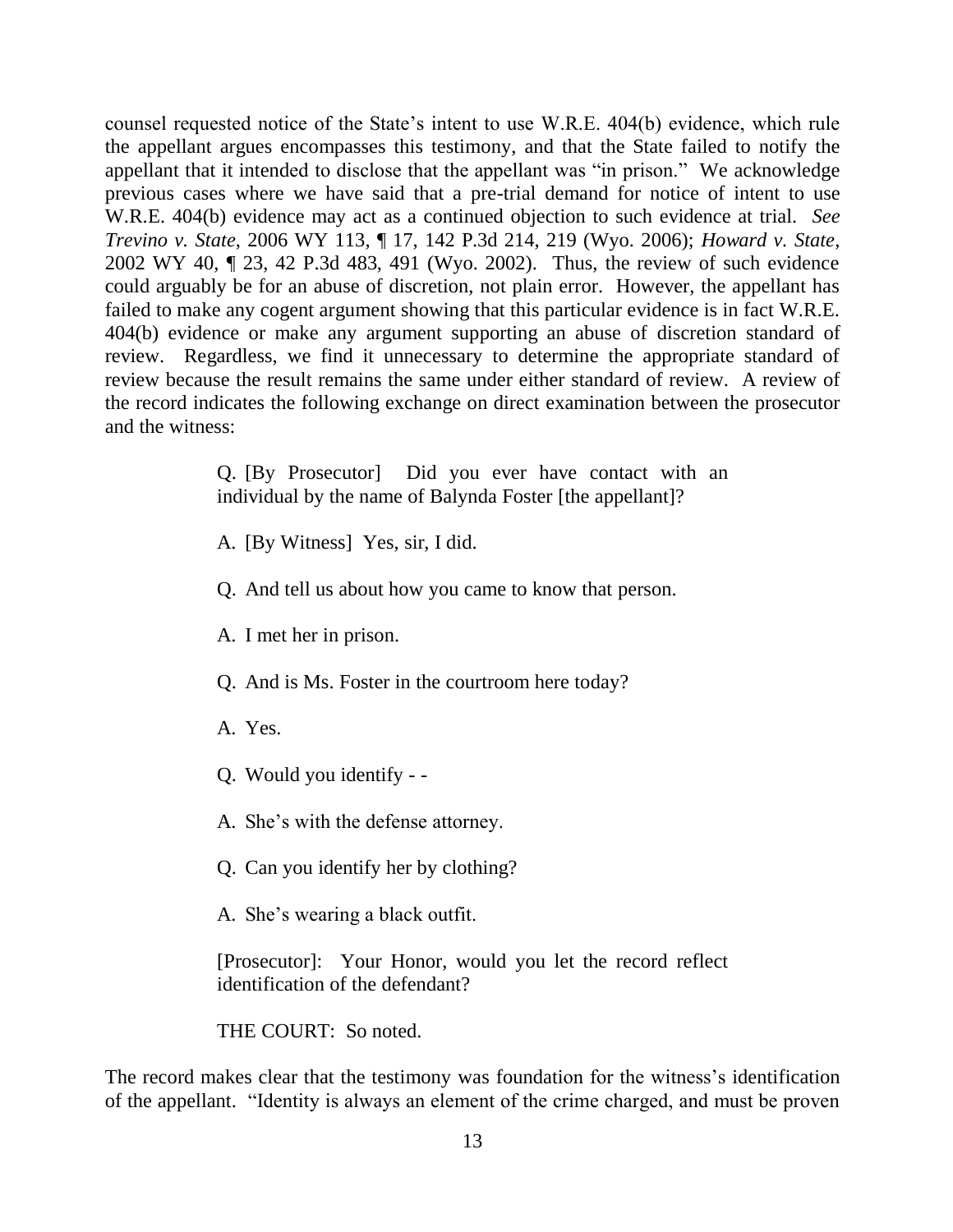by the prosecution. Identity is, therefore, always a material issue. Consequently, if evidence of uncharged misconduct tends to prove identity of the perpetrator of the charged crime, it is generally admissible." *Ferguson v. State*, 2007 WY 157, ¶ 18, 168 P.3d 476, 481 (Wyo. 2007) (internal citations omitted). Even assuming *arguendo* that the testimony was inadmissible, the appellant has failed to make any argument indicating how or to what degree she was prejudiced by its admission. Because this testimony was foundational for identification of the appellant, and because the appellant has failed to explain how she was prejudiced by its admission, the appellant has failed to prove either plain error or an abuse of discretion.

## **3. Testimony from Lieutenant Bisceglia that the appellant was an inmate in the jail**

[¶25] The appellant argues that error occurred when the district court permitted one of the State's witnesses to testify that the appellant was currently an inmate in the jail.<sup>6</sup> Specifically, the appellant argues that testimony by Lieutenant Bisceglia that the appellant "was in jail while pending trial was totally irrelevant." There were timely objections made with respect to this testimony, so its admission is reviewed for an abuse of discretion. A review of the record with respect to this argument indicates a similar situation as the previous issue in that proving Lieutenant Bisceglia"s familiarity with the appellant was necessary and relevant in order to show Lieutenant Bisceglia"s ability to identify the appellant's handwriting. In order to lay an adequate foundation for Lieutenant Bisceglia to be able to testify as to whose handwriting was on the letters, it was necessary to show how Lieutenant Bisceglia came to acquire such knowledge. It just so happened that Lieutenant Bisceglia"s knowledge was acquired as a result of her employment as a jailer while the appellant was an inmate. Furthermore, while we recognize that evidence of incarceration of a defendant could be prejudicial, the appellant in this case has failed to demonstrate unfair prejudice.<sup>7</sup> By the nature of the case, the jury was aware that the appellant was charged with eleven drug-related crimes. Surely, it was not a big surprise to the jury to find that the appellant had been in jail as a result. We will not presume prejudice, and we therefore cannot say that the district court abused its discretion in admitting this testimony.

<sup>1</sup> <sup>6</sup> This testimony was elicited in relation to the admission of the two letters discussed above. *See supra* ¶¶ 4-13.

 $\overline{7}$  The appellant argues that if the testimony was truly being used as foundation for the admission of the letters, then there should have been a limiting instruction provided to admonish the jury that the testimony relating to the appellant's incarceration should only be used for foundation purposes and nothing else. However, the appellant concedes that there was no request for such an instruction and without such a request, we will not weigh the question of whether it was error not to provide one. *Cazier v. State*, 2006 WY 153, ¶ 34 n.6, 148 P.3d 23, 34 n.6 (Wyo. 2006).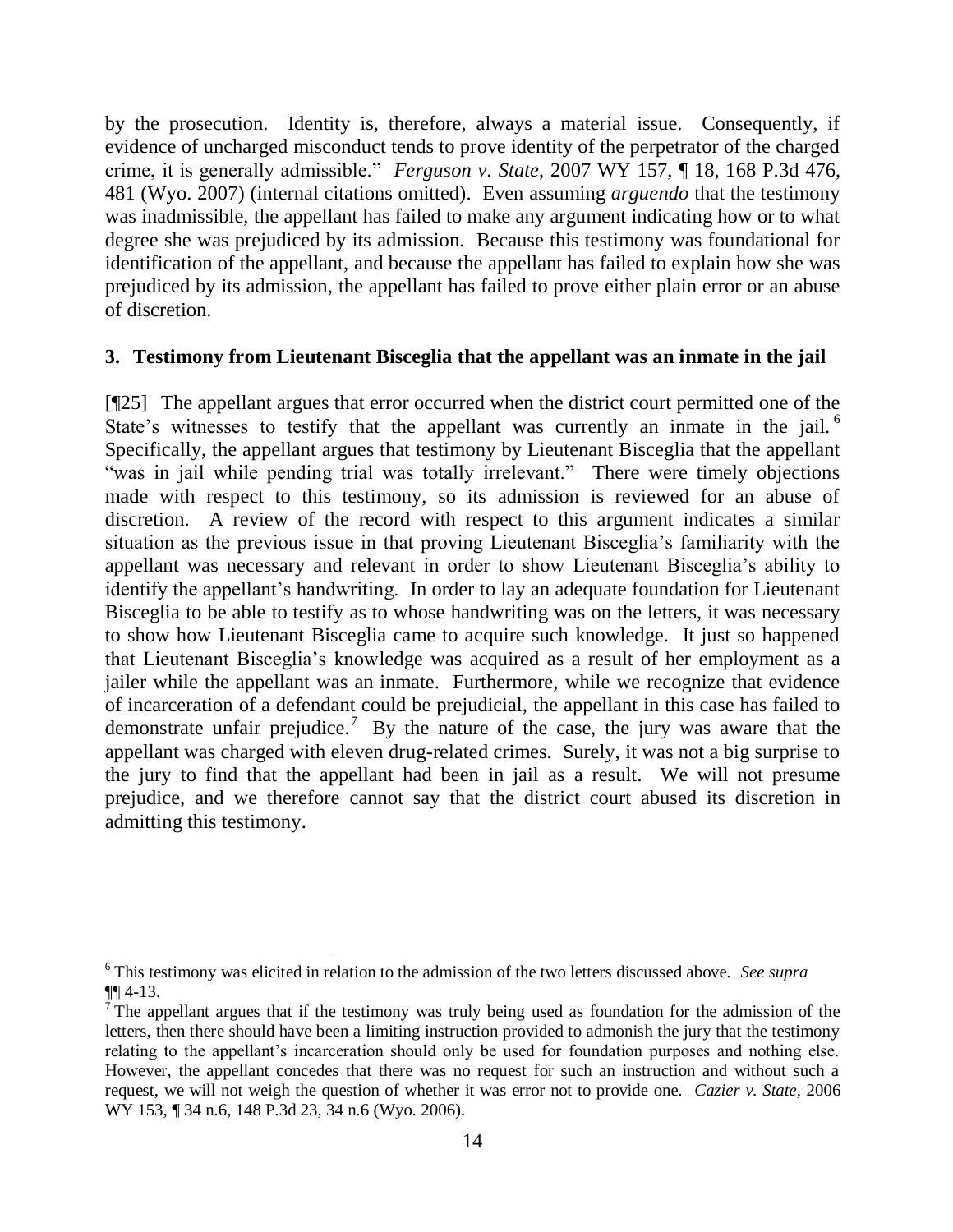### **Improper Questioning and Argument by the Prosecutor**

[¶26] The third instance that the appellant points to as error related to questions during Mr. Walsh's testimony and comments made by the prosecutor during rebuttal closing argument relating to Mr. Walsh"s testimony. Because there was no objection to either incident, we review for plain error. As to the first prong of the plain error test, the record is clear as to the challenged testimony. The record indicates that during crossexamination, the prosecutor had the following exchange with Mr. Walsh:

> Q. [By Prosecutor] I was just making sure. Now, as far as the \$2,100 cash that was contained in a cigarette case, if [the appellant] indicated that that was her money, would she be telling the truth?

> A. [By Mr. Walsh] Depends on how you look at it. I gave her that money.

> Q. If she said her father gave her that money for rent, would that be true?

A. That would not be true. . . .

. . . .

Q. [By Prosecutor] So you were around the residence on May 15th; is that correct?

A. [By Mr. Walsh] I was around the residence on May 15th.

Q. I"m going to ask you a question. At about 10:15 that night, did an individual with Louisiana plates pick you up at 705 Ferris Court --

A. No, sir, it did not.

. . . .

Q. [By Prosecutor] Did -- were you picked up by that vehicle?

A. [By Mr. Walsh] I was not. I was still working on my pickup.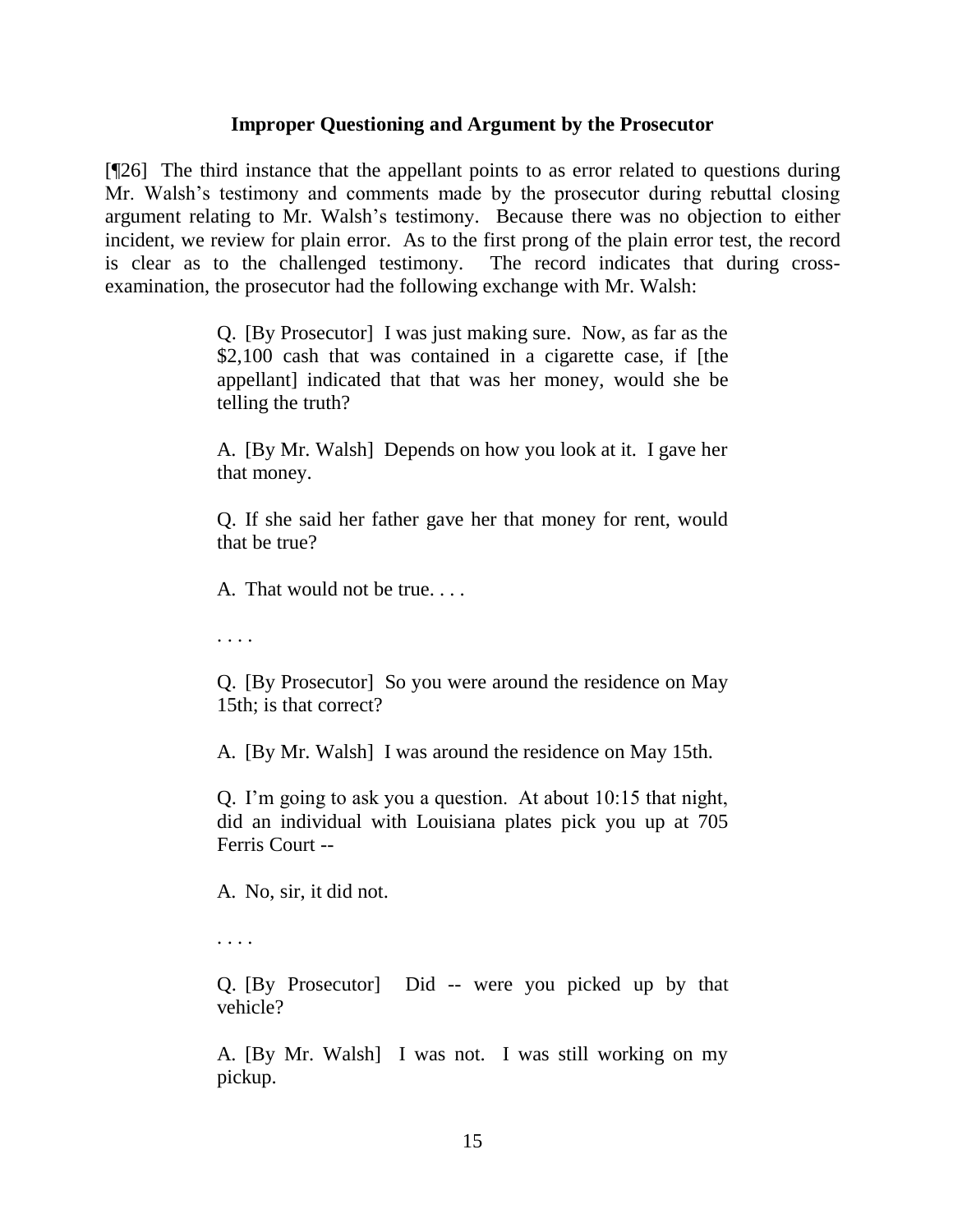Q. If the officers who were surveilling you said that [Mr. Walsh] got in the vehicle and drove away, would those officers be incorrect?

A. They would be lying.

Q. They would be lying?

A. They would be.

During rebuttal closing argument, the prosecutor stated that Mr. Walsh had "an extremely good reason not to tell the truth in this case; because he is in love and he is love in [sic] with [the appellant], and he will do anything he can." The prosecutor went on to discuss Mr. Walsh's testimony relating to the \$2,100 stating: "And the \$2,100 was admitted by the [appellant] that she it had [sic] in her own possession and it was her money. Someone is lying about the money. You will have to chose [sic] whether it's the paramour or the [appellant] in this case."

[¶27] The clear rule of law in question is the general prohibition against "asking any witness whether another witness has lied." *Proffit v. State*, 2008 WY 114, ¶ 16, 193 P.3d 228, 236 (Wyo. 2008). The record clearly reflects that the prosecutor violated this clear rule of law with the above questioning of Mr. Walsh. Thus, the first two prongs of the plain error test are met. The next question then is to determine whether this error was prejudicial. We previously stated:

> To evaluate the prejudice of improper "were-theylying" questions, courts weigh several factors: 1) the severity and pervasiveness of the misconduct; 2) the significance of the misconduct to the central issues in the case; 3) the strength of the State"s evidence; 4) the use of cautionary instructions or other curative measures; and 5) the extent to which the defense invited the misconduct.

*Talley v. State*, 2007 WY 37, ¶ 16, 153 P.3d 256, 262 (Wyo. 2007). Here, although no curative instruction was given, the State presented other witness testimony and evidence to support its case and the improper conduct was not pervasive. Moreover, we have stated that "a defendant cannot "open the door" to the type of improper questioning used by the prosecutor in this case. However, . . . a defendant"s invitation or instigation is a relevant consideration in assessing the prejudice element." *Id.* at  $\P$  15, at 261. The appellant's theory in this case, at least in part, appeared to be that Mr. Walsh was responsible for the crimes with which she was charged. In an attempt to support that theory, the defense called Mr. Walsh as a witness, after which the State challenged his version of the story with that of other witnesses' versions of the story. The appellant, by 'opening the door' to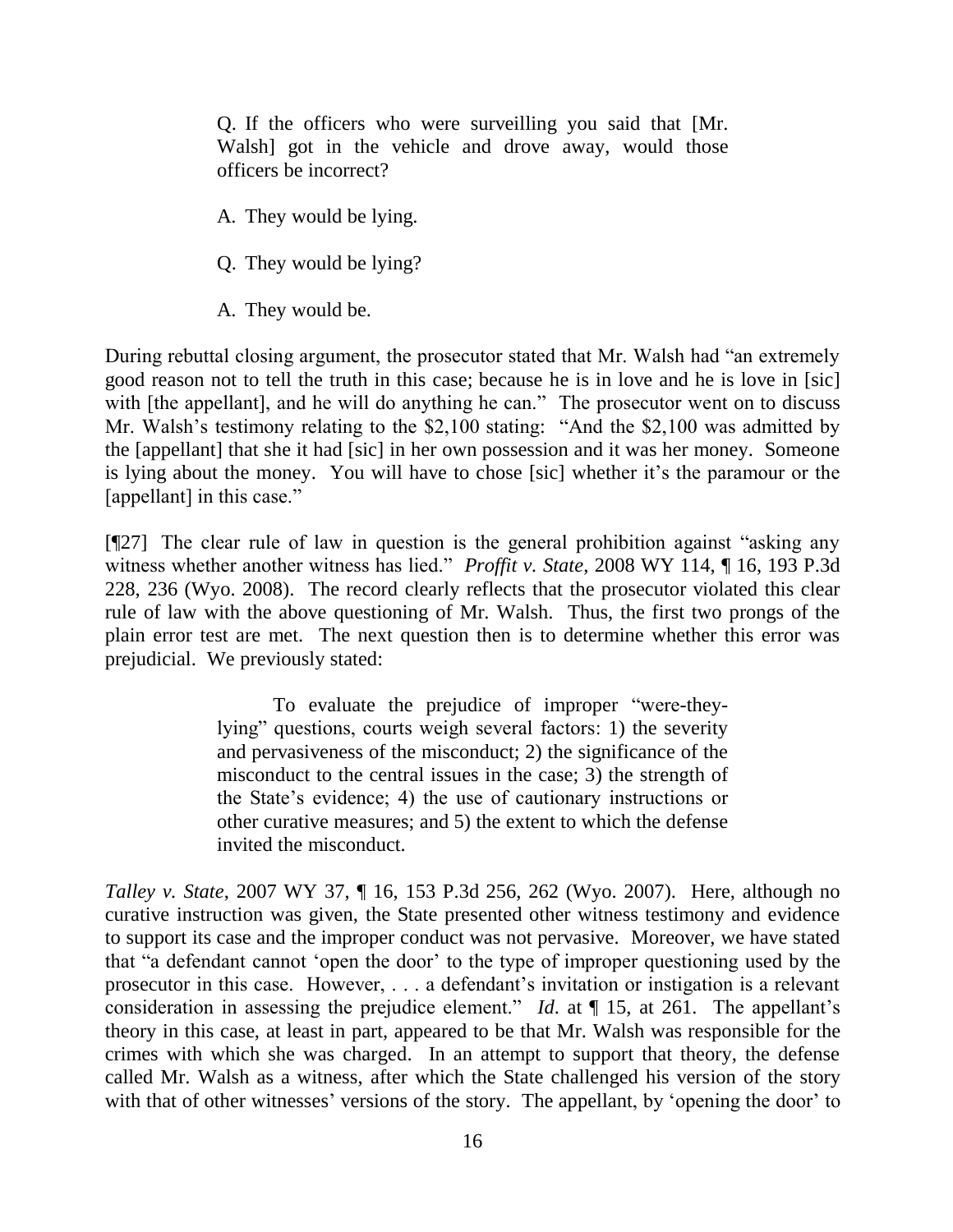this line of questioning, minimized the prejudice that may be assigned to it. In addition, the prosecutor lightened any prejudicial effect by reminding the jury in closing argument that it was the jury"s task to determine these credibility issues. In light of all the factors, we do not find the "were-they-lying" questions and comments in this case to be prejudicial to such an extent as to require reversal.

### **Improper Vouching**

[¶28] The fourth and final instance that the appellant asserts is error is a statement made by the prosecutor that the appellant alleges constituted improper vouching for the credibility of a witness. The specific statement occurred during closing argument when the prosecutor said, "When we look at the credibility of that witness, she goes basically uncontradicted except for the cross-examination of defense counsel in that area. It certainly did not overcome her candor, her honesty, and the pain and suffering which methamphetamine caused her." No objection was made to this statement, so we review it for plain error. The record is certainly clear as to the challenged testimony. The clear rule of law applicable to this situation is the prohibition of vouching for the credibility of a witness. *See Conine v. State*, 2008 WY 146, ¶ 17, 197 P.3d 156, 162 (Wyo. 2008). However, we do not find that the comments made by the prosecutor require reversal. We upheld a conviction where similar statements were made in *Teniente v. State*, 2007 WY 165, 169 P.3d 512 (Wyo. 2007). In that case, during closing argument, the prosecutor said:

> [W]e have one eyewitness, one eyewitness that stepped up to the plate February 18th, and said, "I was there. This is what happened." A statement as, you know, he has stayed consistent with, a statement he testified to in Eddie's trial.

> As you notice, when [Defense counsel] went to question him, he couldn't impeach him on any of his prior inconsistent statements because there weren't any. He has stayed consistent, ladies and gentlemen, even in the face of threats from his family, ostracism by his family.

> He saw what happened, and he decided to step forward and tell the truth, even though the first time, it's against his very own brother, and now the second time, against his cousin. Courage.

*Id.* at  $\llbracket$  32, at 525. In upholding the admissibility of these comments, we rejected the appellant"s argument that these comments amounted to vouching, noting that the prosecutor "was arguing reasonable inferences, drawn from evidence introduced at trial, that [the witness"s] testimony could be seen as reliable." *Id*. at ¶ 33, at 525. In stating that